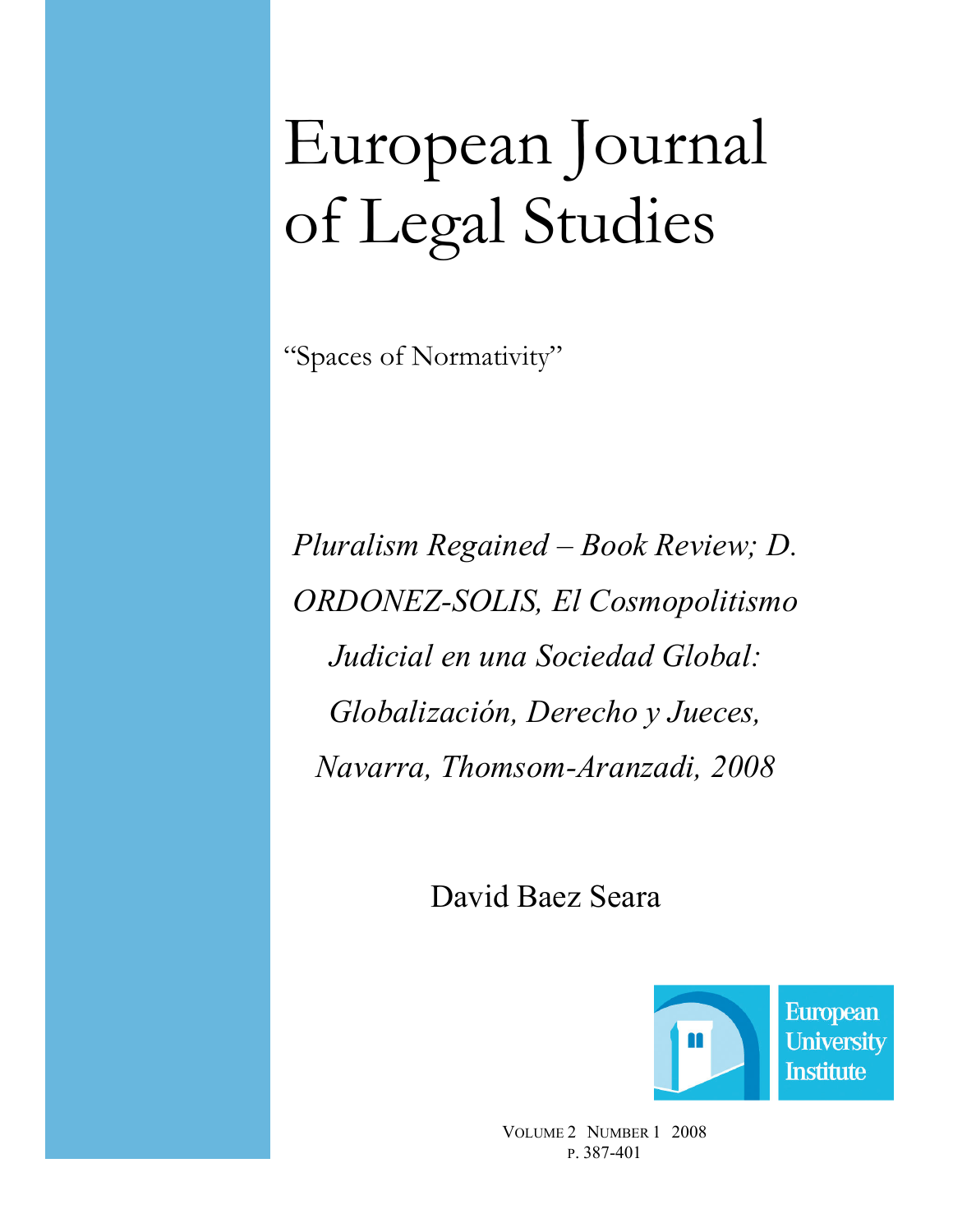# Pluralism Regained – Book Review;

D. ORDONEZ-SOLIS, El Cosmopolitismo Judicial en una Sociedad Global: Globalización, Derecho y Jueces, Navarra, Thomsom-Aranzadi, 2008

David Baez Seara\*

Cosmopolitanism, in its Kantian formulation, is linked to the idea of the removal of constraints to the public use of reason or, in other terms, to securing the possibility of free and unconstrained inter-subjectivity.<sup>1</sup> All the contemporary conceptions of cosmopolitanism share with the classical Kantian ideal the necessity of subjecting relations and practices to an uncoerced interaction and an impartial reasoning.<sup>2</sup> With El Cosmopolitismo Judicial en una Sociedad Global [Judicial Cosmopolitanism in a Global Society, in the English translation], Ordoñez Solís explains how the globalisation process creates a new type of 'cosmopolitan' rationale in which judges and courts are also involved. The book is divided into three main sections. In the first part, Ordoñez Solís succinctly explains the creation and the basic features of the globalisation process. In the second part, the author analyses the role of judicial dialogues by focusing on the relevant case-law with a special emphasis on the decisions of the European Court of Justice. In the last part, he introduces the idea of "communicative deliberative contexts" as both an incipient pattern of behaviour of the European judicial community and as a normative ideal that must be strengthened globally. The final product is an interesting and lucid analysis of the communicative interactions between European and international courts, that makes frequent use of the relevant case-law to illustrate the main ideas. In spite of this profusion of judicial decisions, the author skilfully avoids technical language and succeeds in writing a book intelligible for those interested in the globalisation process and with no formal training in law. The book, however, suffers from one serious flaw: the absence of more developed arguments to warrant the main idea of the book; namely, that judicial cosmopolitanism must be understood as the process of establishing international and supranational judicial instances supported by the involvement of national judges in the

<sup>\*&</sup>lt;br> **Researcher, European University Institute**; **david.baez@eui.eu.** I wish to thank Lucas Lixinski, Luc Wintgens and Giovanni Sartor for their comments and suggestions to earlier versions of this text.

<sup>&</sup>lt;sup>1</sup> D. HELD, "Principles of Cosmopolitanism Order", in M. ESCAMILLA and M. SAAVEDRA, Law and Justice in a Global Society, Granada, Anales de la cátedra Francisco Suarez, 2005, at p. 146.<br><sup>2</sup> See **D. HELD**, Demograsy and the Global Order: From the Modern State to Cosmor

See D. HELD, Democracy and the Global Order: From the Modern State to Cosmopolitan Governance, Cambridge, Polity Press, 1995; D. HELD, Models of Democracy, Cambridge, Polity Press, 1996; B. BARRY, "Statism and Nationalism: A Cosmopolitan Critique", in I. SHAPIRO and L. BRILMAYER, Global Justice, New York, New York University Press, 1999.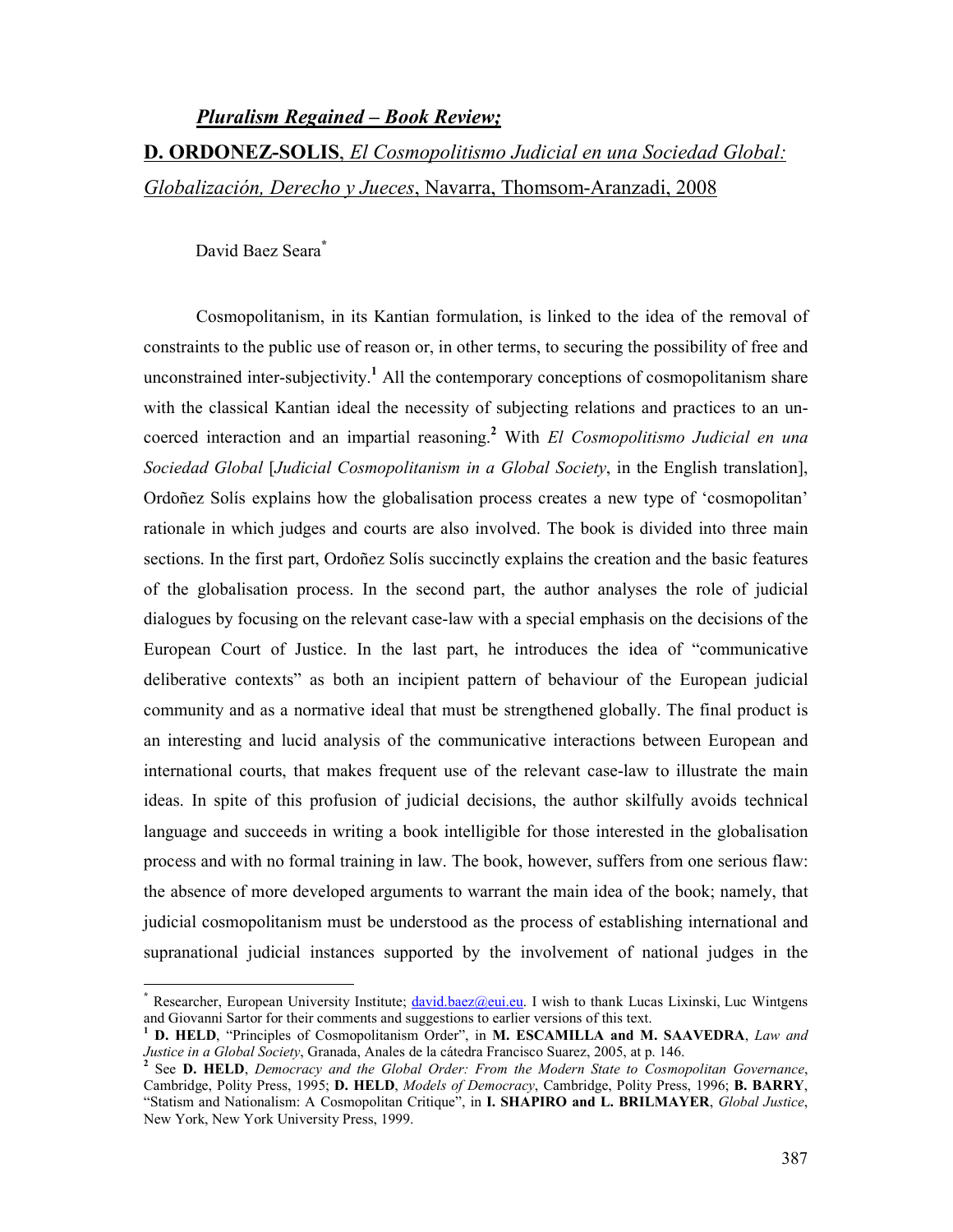application of a so-called 'universal' order, together with a need to strengthen communicative or deliberative structures. This is particularly unfortunate because, not finding this necessary theoretical exercise, the reader could have the mistaken impression that 'judicial cosmopolitanism' simply amounts to a general exercise by courts and judges in seeking a sort of universal understanding on a wide spectrum of controversial issues concerning constitutional rights and freedoms. However, cosmopolitan claims are more limited and complex than this. If contemporary legal practice is characterised by communication and dialogue, their pre-conditions and causes need to be explained clearly.

In this short review, I concentrate exclusively on this issue. I do this merely because the idea of judicial cosmopolitanism as expressed by Ordoñez Solís is an accurate account of the practice of the European judicial community that merely needs some refinement. Perhaps this polishing process must start first by distinguishing between cosmopolitanism and pluralism. The former is the term used by Ordóñez Solís in his book while the latter is the designation most commonly used by European law scholars to talk about the relation between the European legal order and the municipal legal systems of the member states. Both terms do not necessarily need to be understood in the same way, as the driving idea of cosmopolitanism -at least, in its classical formulation- is the transposition of the constitutional state on the global stage, while pluralism can simply be understood as the interrelation of different legal systems. However, both terms are currently used in a very similar way. The so-called 'new' cosmopolitanism re-constructs the Kantian project in a manner that departs from 'state' structures by underlying the role of discursive procedures in multilevel systems. Similarly, legal pluralism sees the relations between legal systems in a pluralistic rather than monistic way, and as an interactive rather than hierarchical process.<sup>3</sup> The way we use both terms in this review corresponds to their latter 'discursive' formulation and therefore the term 'pluralism' and its derivatives, 'constitutional pluralism' and 'judicial pluralism'- can be replaced in the text by 'cosmopolitanism', and vice versa, without changing its meaning.

#### I. Sources of pluralism

 $\overline{a}$ 

Poiares Maduro distinguishes between four sources of constitutional pluralism in the European context: the plurality of constitutional sources composing the EU constitutional

<sup>&</sup>lt;sup>3</sup> N. McCORMICK, "The Maastricht-Urteil: Sovereignty Now", *European Law Journal*, 2005, at p. 256.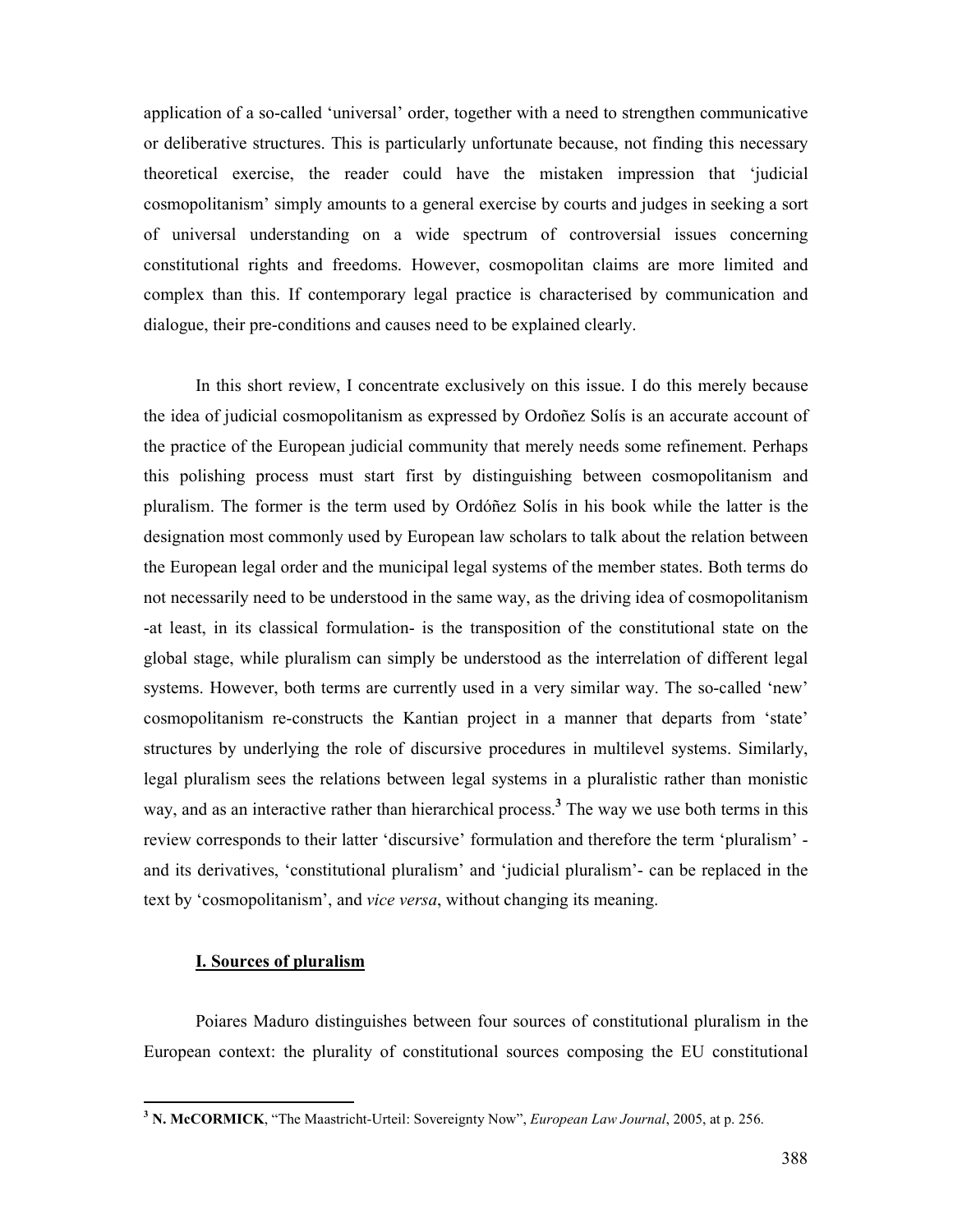framework; the non-conditional or resisted supremacy of EU rules over national constitutional rules; the emergence of new forms of power challenging the traditional legal categories upon which EU rules have been framed; and the existence of conflicting political claims supported by the corresponding claims of polity authority.<sup>4</sup> The same types of arguments have been elaborated, in a more or less theoretical way, over the last decade and they are still being developed nowadays. They all derive from a view that opposes the paradigmatic conceptualisation of the legal system as an autonomous and closed entity. The notion of 'system' is replaced by other notions which do not (necessarily) entail the traditional features associated with legal systems, such as 'order' or 'network'.<sup>5</sup> In order to assess the significance of the pluralist argument, we need to say more about these four sources of constitutional pluralism.

#### A. The plurality of constitutional sources

The example of the European Union is especially significant here. What is particularly important in the existence of these multiple constitutional sources is the interaction of the different constitutional discourses which, as Maduro affirms, have "fed the EU constitutional framework and its general principles of law, particularly as developed in the jurisprudence of the Court of Justice". By means of this inter-connection, the national constitutional discourses and the European legal discourse have evolved together into a new discourse, which has started a life of its own. European constitutional orders are intertwined at the level of the discourse of judicial officials, whose tendency to convergence creates new legal concepts.

#### B. Resisted supremacy of EU rules over national constitutional rules

The best-known cases of challenges to the supremacy of European law by national constitutional courts are perhaps the Solange I (1974),<sup>7</sup> Solange II (1986)<sup>8</sup> and Maastricht

 4 See M.P. MADURO, "Interpreting European Law: Judicial Adjudication in a Context of Constitutional Pluralism", European Journal of Legal Studies, Dec. 2007, at pp. 1-2.

<sup>&</sup>lt;sup>5</sup> See, for a detailed explanation of a 'network' view of the legal order, **F. OST and VAN DE KERCHOVE**, De la pyramide au réseau: Pour une théorie dialectique du droit, Brussels, FUSL.

<sup>6</sup>  $Ibid., at p. 1.$ 

<sup>&</sup>lt;sup>7</sup> Internationale Handelsgesellschaft v. Einfuhr und Vorratsstelle für Getreide und Futtermittel, BVerfGE 37, 271; Common Market Law Review, 1974, at p. 540.

<sup>8</sup> Wünsche Handelsgesellschaft, BvR 2, 197/83; Common Market Law Review, 1987, at p. 225.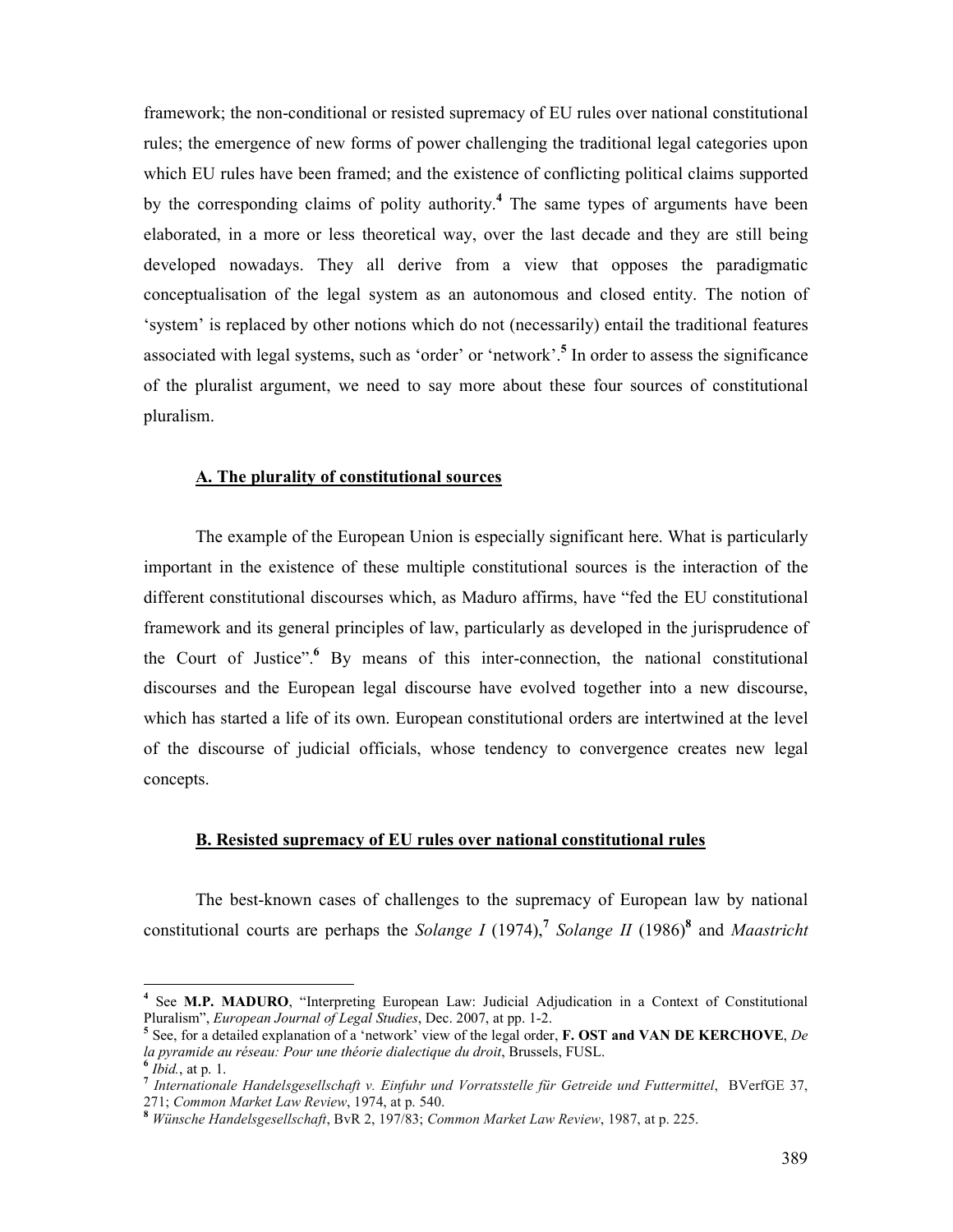$(1993)^9$  decisions of the German Constitutional Court. The monist thesis stated by the European Court of Justice in *Costa v. ENEL* (1964),<sup>10</sup> according to which the validity of national law and European law is subordinated to their conformity with the Treaty, has been defied by dualist trends, provoked by the will of national constitutional courts to protect interests of special importance. What is important for the pluralist argument is that the monistdualist dichotomy is overcome by a new discursive logic of interaction that entails a discursive conception of supremacy. This discursivity makes sense from the point of view of the foundations of the European legal order, which was based on national law, as well as from the point of view of national law itself, which is on many occasions derived from European law. This circularity interconnects both legal orders and makes them depend upon each other.

#### C. The emergence of new forms of power challenging traditional legal categories

On one hand, legal orders are interconnected to each other, borrowing and creating new legal concepts. On the other hand, they are also related to other societal orders, such as politics and economy. It is then possible to talk of a double input into the legal order; an internal input coming from other legal orders and an external input coming from other societal orders. If we focus our attention on the latter, it seems that the new trends produced by the process of globalisation affect the political and economic orders. The scope of this change is a matter of controversy amongst globalisation theorists, but what is far less controversial is that the current world economy and political system operate with a different form and logic from those of earlier decades. For instance, in today's international politics the primary actors are no longer the heads of state and government or foreign ministers, but also administrative agencies, courts and legislatures, and in the economic sphere national economies are now enmeshed in a global system of production and exchange.<sup>11</sup> Therefore, for the supporters of the pluralist argument, if law is to function within the society it regulates, it needs to fit into at least the basic principles of the other societal orders.<sup>12</sup> This requirement puts pressure on those traditional legal categories unable to function in conformity with new societal changes

<sup>&</sup>lt;sup>9</sup> BVerfGE 89, 155; Common Market Law Reports, 1994, at p. 77.

 $10$  Case 6/64, Flamino Costa v. ENEL, ECR, 1964, at p. 585.

 $11$  D. HELD, Global Convenant: The Social Democratic Alternative to the Washington Consensus, Cambridge, Polity Press, pp. 22 and 75.

 $12$  M. VAN HOECKE, Law as Communication, Oxford, Hart, 2002, p. 48.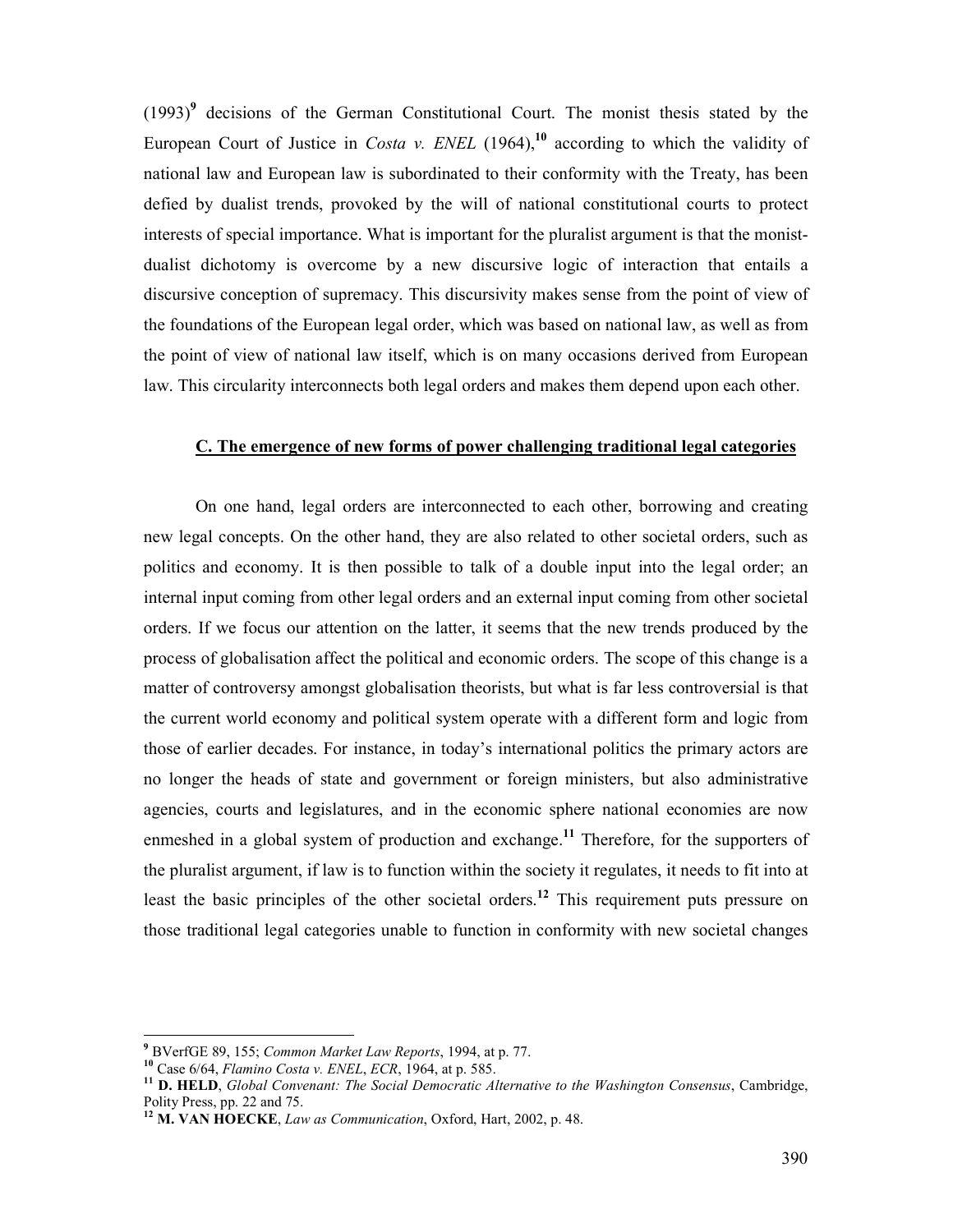and may occasionally replace them with new legal categories more appropriate for the new context.<sup>13</sup>

# D. The existence of conflicting political claims supported by the corresponding claims of polity authority

Whereas the three characteristics above stressed the capacity of constitutional pluralism for providing cooperation, in this last one, the stress is instead on competition between political claims and political authorities. Competition is nevertheless channelled through discursive procedures enabling communication between the conflicting authorities. The emphasis on discursivity identifies this approach with Habermas' theory of deliberative democracy, according to which the normative claims of public authorities need to be validated in a deliberative procedure in which the addressees of those claims are allowed to participate. Political claims are seen by deliberative theorists as regulative statements which aim at correctness. In normal communication, the goal of correctness is the object of a tacit agreement between the speakers; when the claims are challenged by their addressees, however, then they need to be justified by means of a practical discussion concerning the conformity of the contested claims. The object of this discussion or deliberation is to reestablish the broken consensus between the parties.<sup>14</sup> What is particularly interesting for the pluralist argument is the way in which this discussion takes place, as the deliberation between the participants needs to be institutionalised according to the conditionings of the communicative rationality; namely, (i) the only valid claims are those in which all the potential addressees could reach an agreement as participants in a rational discussion (principle of discussion) and (ii) the only legitimate norms are those which are susceptible to reaching the agreement of all members of the legal community at the end of a discursive and institutionalised process of law creation (principle of democracy). Therefore, cooperation -this time, framed as a deliberative process- is once again seen as the way to face conflicting claims.

<sup>&</sup>lt;sup>13</sup> For instance, the traditional legal categories associated with the classic state or the welfare state are substituted by the categories derived from the regulating state. See, for an account of Europe as a regulating state, G. MAJONE, La communauté européenne: Un état régulateur, Paris, Montschrestien, 1996.

<sup>&</sup>lt;sup>14</sup> J. HABERMAS, Between Facts and Norms: Contributions to a Discourse Theory of Law and Democracy, Cambridge, Polity Press, 1996.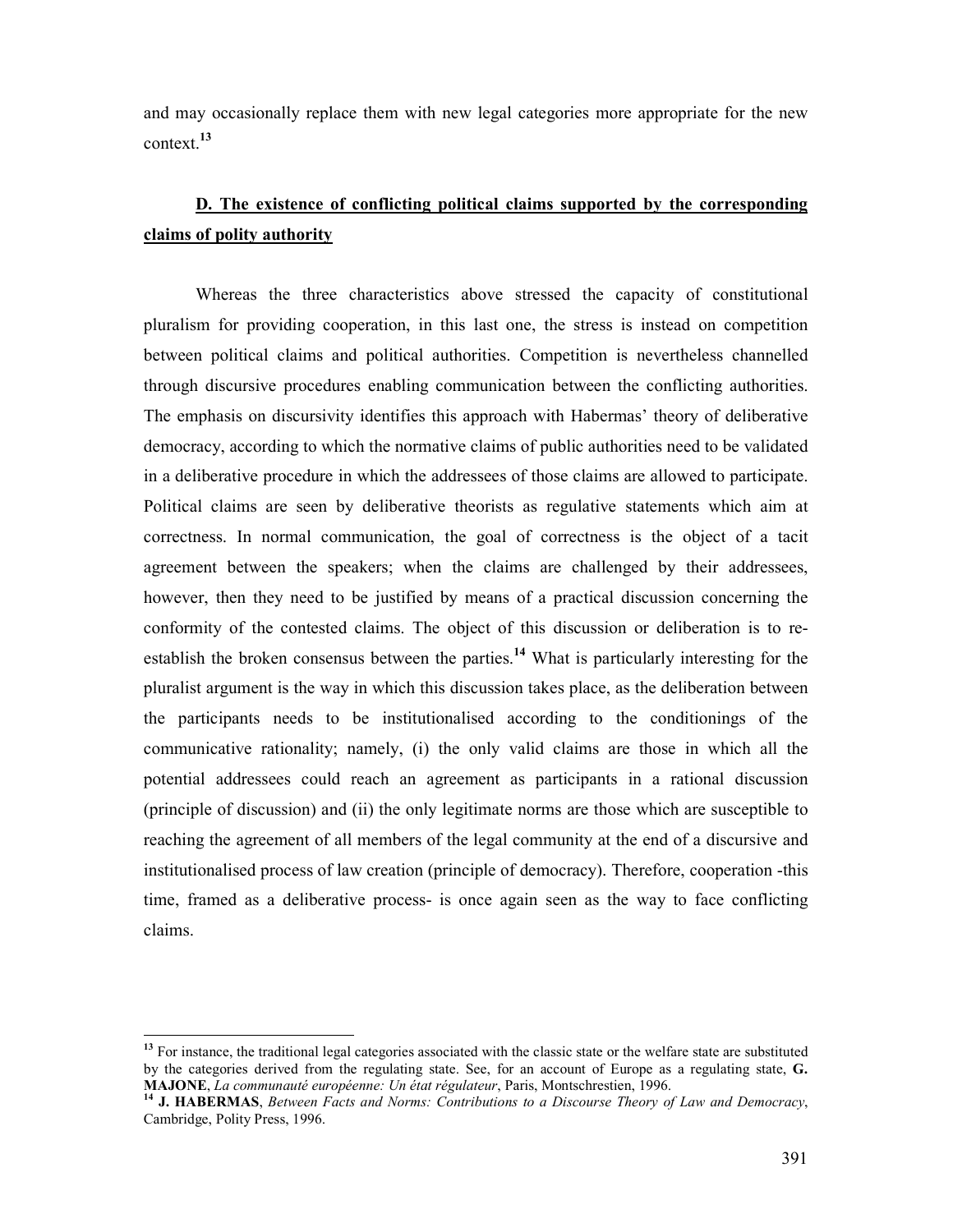From the analysis of the above four sources of constitutional pluralism, we can observe the interconnection between them since each one presupposes, at least to a certain extent, the other. However the 'to a certain extent' qualifier is a key issue, as abuses of deduction mixed with normative views can give us a wrong idea about the real scope of the pluralist argument. This argument, as we have said, is rightly implicit in each of the four sources. As Allan Rosas affirms, we are facing a patchwork of authorities instead of just one national government and one legislature.<sup>15</sup> Similarly, Ordóñez Solís states, when talking about the judicial protection of human rights in the European sphere, that the procedure has a double top-down / bottom-up dimension that cannot be resolved by applying the criterion of hierarchy.<sup>16</sup> However, it can also be argued that what the pluralist argument entails is just a complex system of delimitation of competences which itself entails a complex understanding of hierarchies. If that is the case it would then be possible to admit the above four sources of constitutional pluralism and still argue that most relations are still relations of hierarchy. In the next section we will try to determine the extent to which this view is correct.

#### II. Pluralist scenarios (1): Continuing with the state dynamics?

The debate on constitutional pluralism relies on the much wider debate on the relation between law and the state. As Raz argues, a theory of law -in this case, a theory about the European legal order- must be partly based on a theory of the state.<sup>17</sup> A state is a political system embedded in a wider social system. In other words, the state is a subsystem among other subsystems which form a social system. These different subsystems are not monolithic entities and, consequently, an interaction exists amongst them. This must be the starting point of any discussion on pluralism and was, indeed, the main concern of the early pluralist writers. Hooker for instance refused to distinguish between legal and non-legal rules.<sup>18</sup> The problem with this approach is that it is not that helpful for our purposes. How can we discuss the relation between national legal orders and the European legal order if we obscure the

<sup>&</sup>lt;sup>15</sup> A. ROSAS, "The European Court of Justice in Context: Forms and Patterns of Judicial Dialogue", European Journal of Legal Studies, Dec. 2007, at p. 1.

<sup>&</sup>lt;sup>16</sup> D. ORDÓÑEZ SOLÍS, El Cosmopolitismo Judicial en una Sociedad Global: Globalización, Derecho y Jueces, Navarra, Thomson-Aranzadi, 2008, p. 157.

<sup>&</sup>lt;sup>17</sup> Other legal theorists reject this claim. For example, Kelsen claimed that the concept of 'state' can only be explained in legal terms; see H. KELSEN, General Theory of Law and the State, Cambridge, Harvard University Press, 1945, pp. 181-207. The French Constitutional theorist Michel Troper holds a similar view; see M. TROPER, Pour une théorie juridique de l'état, Paris, P.U.F., 1994.

<sup>&</sup>lt;sup>18</sup> M.B. HOOKER, Legal Pluralism: An Introduction to Colonial and Neo-Colonial Laws, Oxford, Oxford University Press, 1975.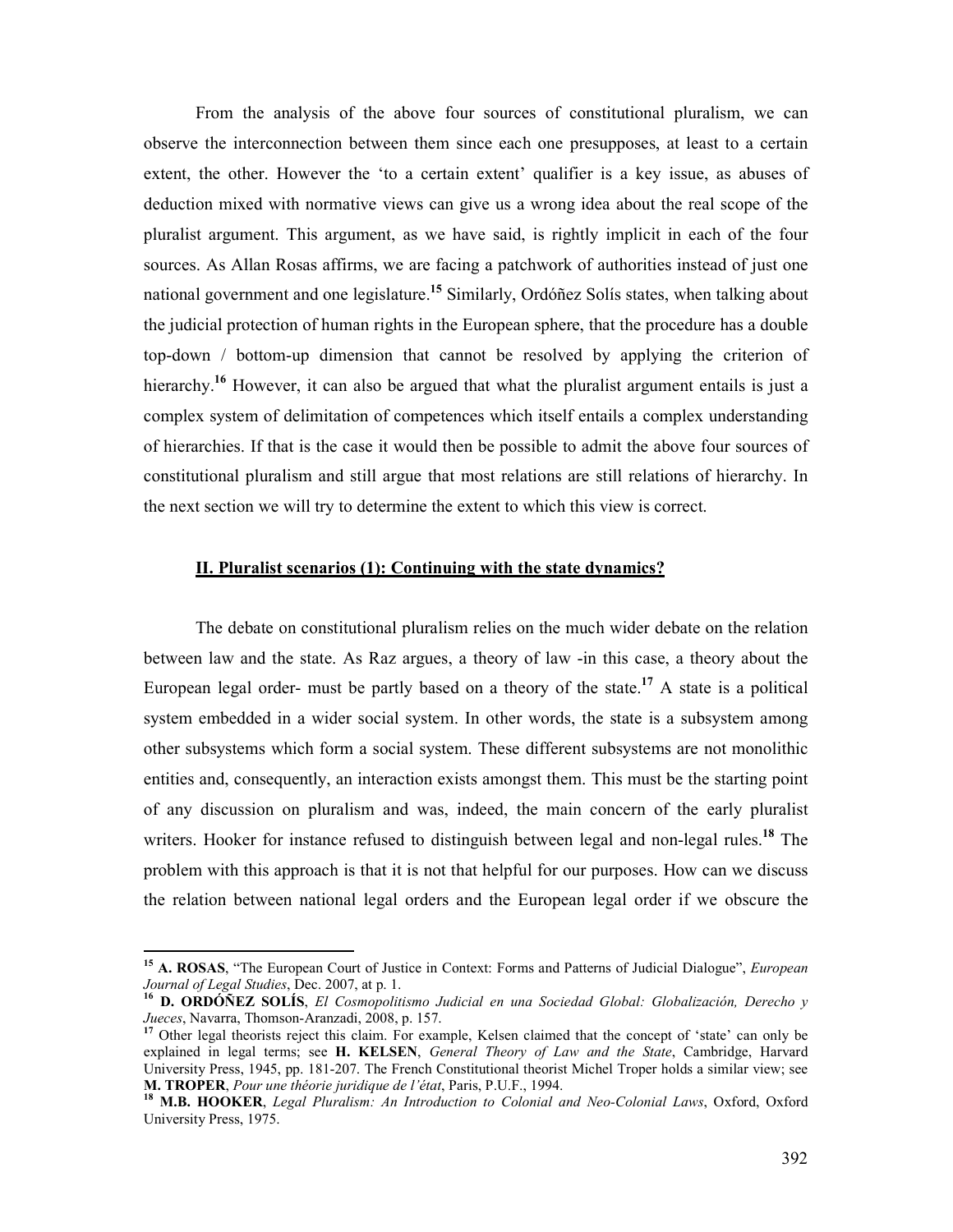distinction between norms which are part of the law and those which are not? In addition, it is possible to distinguish between the legal and the non-legal by relying on a distinctive feature of law, its institutionalised nature. Therefore, a necessary condition for the existence of legal norms is their recognition by the law-applying organs. But one could argue that the institutionalised character of law is also determined by its enactment by law-creating institutions, and thus this act alone is enough to determine when a norm is legal. The problem with this argument is that it misrepresents the normative nature of law. As a normative system, the law purports to guide the behaviour of individuals and institutions; and, when the actions of law-creating and law-applying institutions conflict, the actions of the latter are the ones that affect the practical reasoning of the subjects.<sup>19</sup>

If it is possible to draw a line between legal and non-legal norms and if the legal is determined by law-applying organs which are themselves institutionalised, then it is also possible to conclude that law and the state are ultimately interrelated and in consequence any inquiry on constitutional pluralism must take into account the state -in the Benthamite definition of the term, the "independent political society"<sup>20</sup>- as an element of analysis undissociable from 'law' or 'legal order'. But the state does not necessarily mean the 'traditional state', and therefore accounts on evolving forms of the state which stress the diminished independence of the "independent political society" are necessary for an accurate analysis of pluralist constitutional practices. In this respect, Neil Walker points out that while the state continues to be a player in the emerging multi-level order, a revised conception of constitutionalism should also be open to the discovery of meaningful constitutional discourse in non-state sites and processes.<sup>21</sup> However, it seems that this discovery, and ulterior recognition, needs the state as a *point de départ* mainly because the act of recognition takes the form of a law-creating act by which the norm is incorporated into the legal system. On the other hand, the problem with constitutional pluralism is not the discovery of constitutional discourses in non-state sites, but how processes of regional and international integration create 'autonomous' legal orders which absorb part of the state's 'independent' character by establishing state-like structures, as Ordóñez Solis well illustrates in the first part of the book.

<sup>&</sup>lt;sup>19</sup> J. RAZ, "The Identity of Legal Systems", *California Law Review*, 1971, at p. 803.

<sup>&</sup>lt;sup>20</sup> See J. BENTHAM, "A Fragment on Government", in R. HARRISON, Bentham: A Fragment on Government, Cambridge, Cambridge University Press, 1960.

<sup>&</sup>lt;sup>21</sup> N. WALKER, "The Idea of Constitutional Pluralism", *Modern Law Review*, 2002, at p. 334.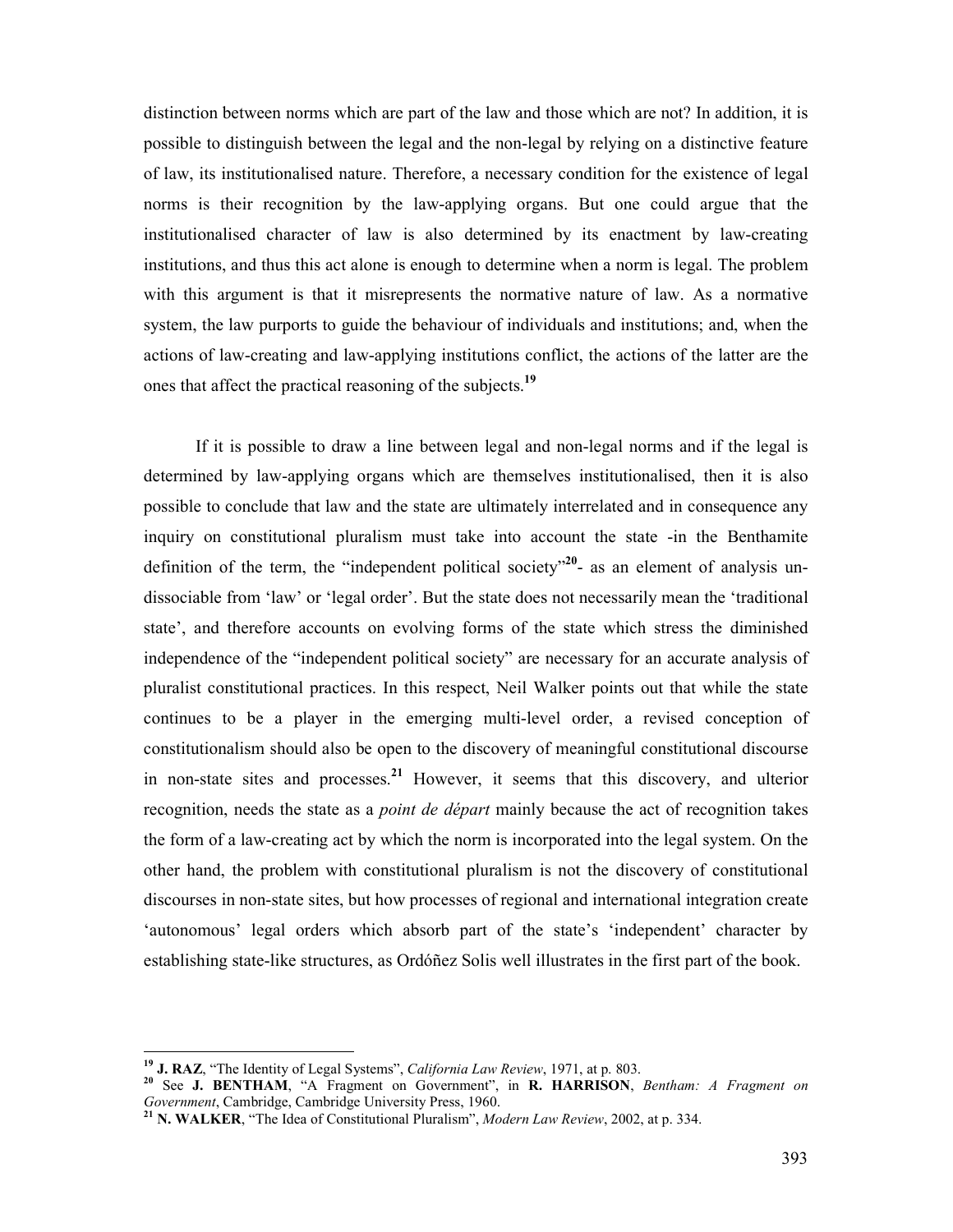The paradigmatic case in the creation of state-like structures is, doubtlessly, the European integration process. In this respect the European Court of Justice makes three claims of supremacy about the legal orders of the member states: first, the European Court is entitled to give a definitive answer on all questions of European law; second, the European Court is entitled to determine what constitutes an issue of European law; and third, the European Court has supremacy over all conflicting rules of national law of the member states.<sup>22</sup> However, these three claims are not always accepted by the constitutional courts of the member states. The court which has most vehemently challenged the supremacy of European law is probably the German Federal Constitutional Court with its Maastrich-Urteil decision of October 1993.<sup>23</sup> The German Federal Constitutional Court declared that the German law ratifying the Maastricht Treaty could violate the constitutional right to participate in the elections of the Bundestag established in Article 38 of the German Basic Law, which excluded the possibility "of reducing the content of the legitimation of state power and the influence on its exercise provided by the electoral process by transferring powers to such an extent that there is a breach of the democratic principle in so far as it is declared inviolable by Article 79 § 3 in conjunction with Article 20 §§ 1 and  $2^{n}$ .<sup>24</sup> In the view of the German Constitutional Court, European law suffers from a democratic deficit. In this respect, the Court held that the European Parliament only provides "complementary" legitimacy for European law and that, until those legitimacy conditions are obtained, "the functions and powers of substantial importance must remain with the German Bundestag", as the German parliament must preserve sufficient powers "to give legal expression to what binds the people together (to a greater or lesser extent of homogeneity) spiritually, socially and politically".<sup>25</sup> But the explicit rejection of the supremacy of European law came in the third part of the decision when the issues of democracy and legitimacy were linked to that of competences. As Baquero Cruz affirms, the German Court expressed the following basic ideas: first, the validity of Community law depends upon the act of accession and ultimately upon the German Constitution and, therefore, Community law is not autonomous; second, the European Union

<sup>&</sup>lt;sup>22</sup> N.W. BARBER, "Legal Pluralism and the European Union", *European Law Journal*, 2006, pp. 306-329.

<sup>&</sup>lt;sup>23</sup> The *Maastrich-Urteil* decision is not the only decision by the German constitutional court that challenges the supremacy claims. For instance, in Solange  $I$  of 1974, this same court stated that as long the European Community did not have codified fundamental rights, the German courts would continue to recognise the fundamental rights of Germany as supreme. It also maintained that German courts had the rights to review all incoming legislation to assure that it did not conflict with the fundamental rights of German law; see *Common* Market Law Reports, 1974, at p. 540.

<sup>&</sup>lt;sup>24</sup> Common Market Law Reports, 1994, at p. 77; see, for a deep and lucid analysis of the Maastrich-Urteil decision, **J. BAQUERO CRUZ**, "The Legacy of the Maastrich-Urteil and the Pluralist Movement", *European* Law Journal, 2008, pp. 389-422.

<sup>&</sup>lt;sup>25</sup> Common Market Law Reports, 1994, at p. 88.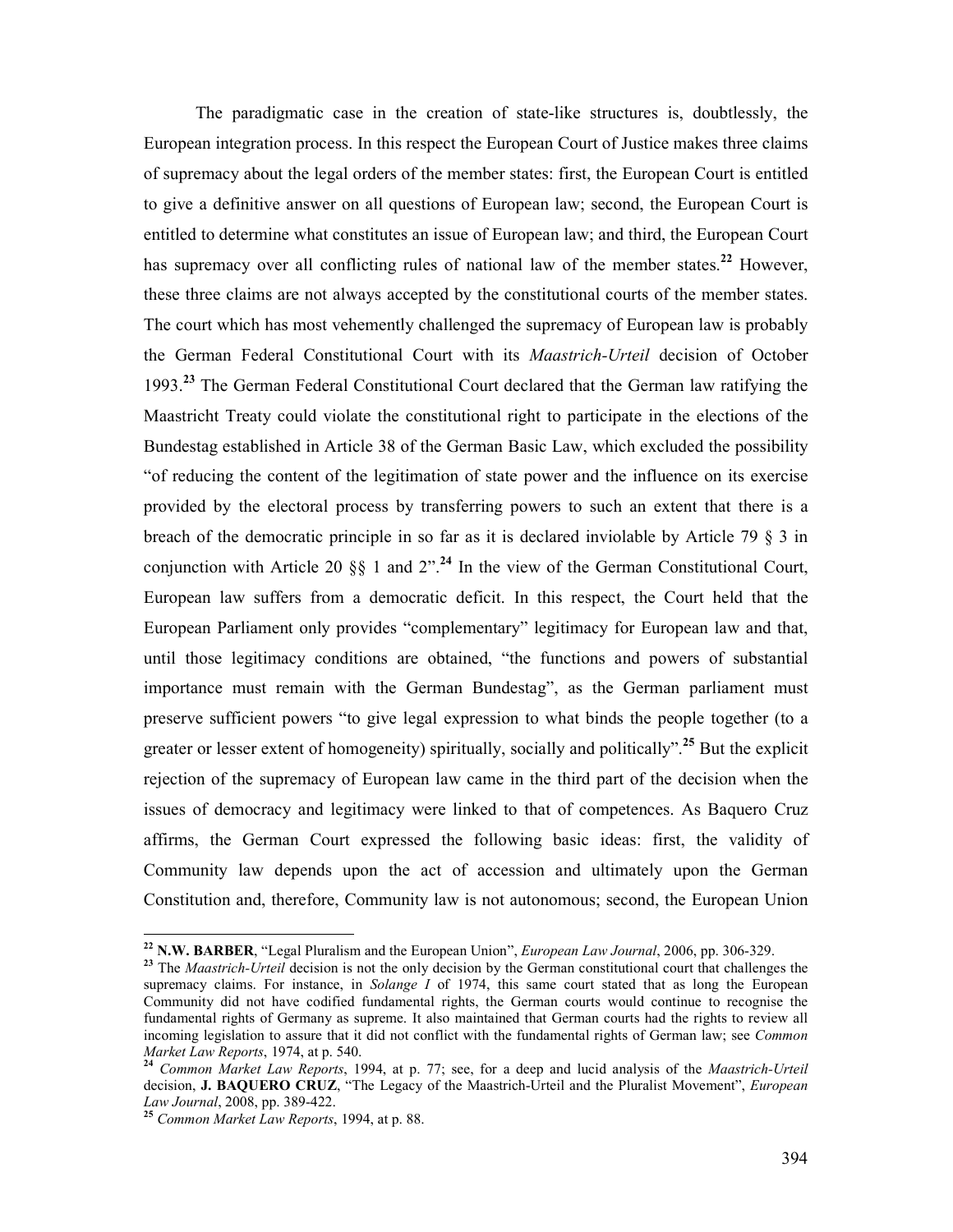has no competence to determine its own competence -no *kompetenz-kompetenz*-, thus any interpretation of the Treaty in a way not compatible with the basis for the Act of Accession "would not be legally binding within the sphere of German sovereignty".<sup>26</sup> Consequently, by affirming the non-acceptance of expansive interpretations of the Union's powers, the German Constitutional Court challenged both the first and the third supremacy claims.<sup>27</sup>

Furthermore, this conditional opposition to the supremacy of European law came under a particular conceptual framework of the process of European integration that we may label as a 'national-constitutional' approach, in which the relation between national constitutional orders and European law is seen from the point of view of the former.<sup>28</sup> In this respect we are faced with two interrelated problems: first, we need to answer the question of whether the national-constitutional approach is an appropriate analytical tool in the description and understanding of our current European constitutional practices; second, we need to determine whether the national-constitutional approach is a necessary condition for European constitutional pluralism to exist. A negative answer to both of these questions paves the way for the development of alternative notions of constitutional pluralism which, as we will later argue, do not necessarily need to focus on the inconsistencies of rules of recognition.

By using the expression 'compound of states' the German Constitutional Court in the Maastrich-Urteil decision stressed the dualistic character of the European process in which the national constitutional orders are seen as establishing the grounds for the validity of European law. However, this conservative discourse also entails a reification of the (traditional) state with its classic features of supreme internal and external authority. The problem with this view is that it does not reflect the actual political and legal scenarios and processes. In this respect, Weller believes that 'state' "is a technical term which modestly represents one of many layers of competence to which individuals have transferred public powers"<sup>29</sup>. In spite of these arguments, the national-constitutional approach seems to be taken as the implicit basis for certain approaches to constitutional pluralism, which tend to stress the

<sup>&</sup>lt;sup>26</sup> *Ibid.*, at p. 89.

<sup>&</sup>lt;sup>27</sup> N.W. BARBER, "Legal Pluralism and the European Union", *supra* note 22, at p. 323.

<sup>&</sup>lt;sup>28</sup> J. BAQUERO CRUZ, "The Legacy of the Maastrich-Urteil and the Pluralist Movement", supra note 24, at p. 405.

<sup>&</sup>lt;sup>29</sup> M. WELLER, "The Reality of the Emerging Universal Constitutional Order: Putting the Pieces of the Puzzle Together", Cambridge Review of International Affairs, 1997, at p. 45.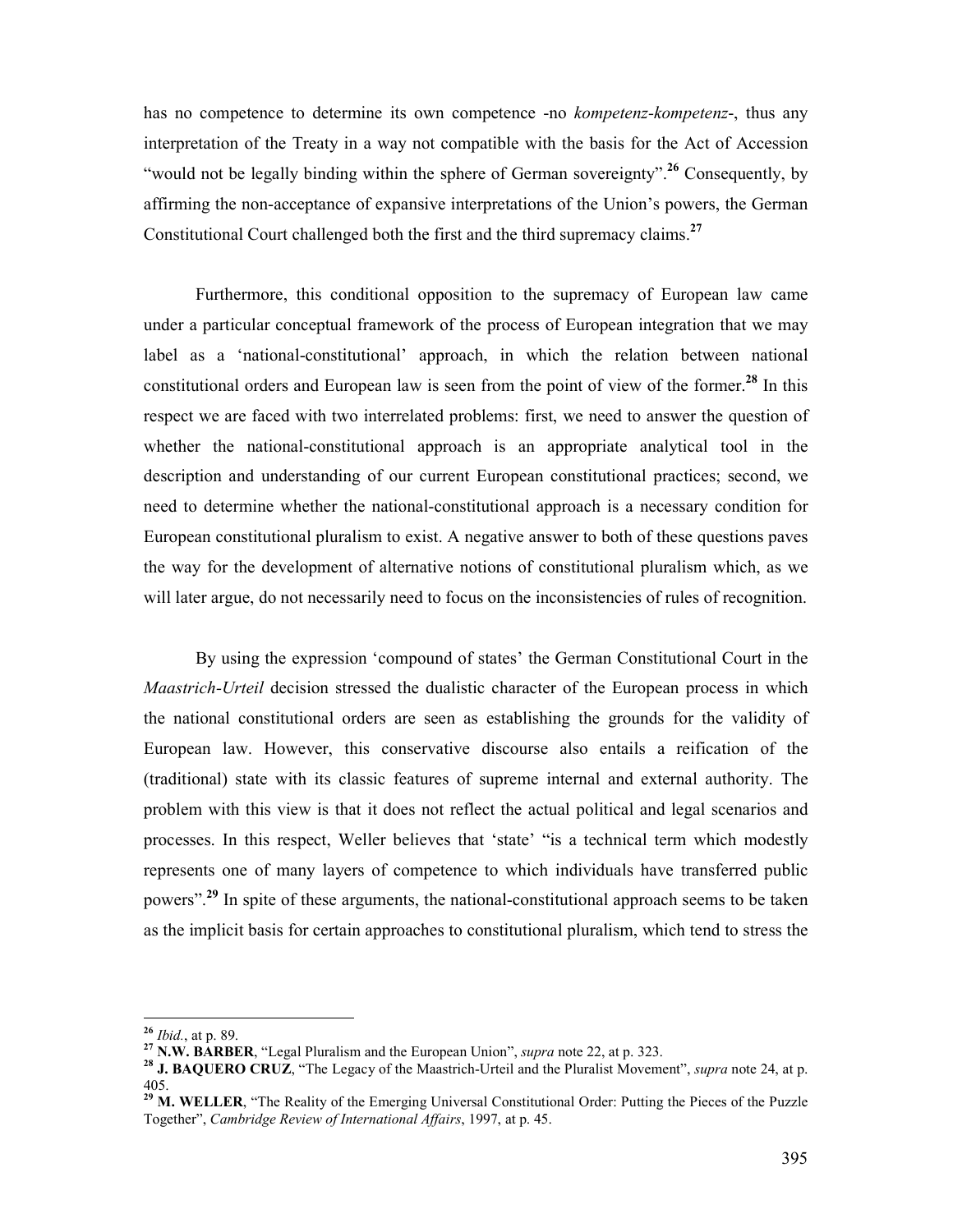inconsistencies of fundamental rules of both the national constitutional and the European legal orders.<sup>30</sup>

#### III. Pluralist scenarios (2): Inconsistent rules of recognition

In his illuminating analysis of European constitutional pluralism, Barber claims that the Maastrich-Urteil decision made explicit the existence of two pairs of inconsistent rules of recognition. There is a first pair of inconsistent rules giving supremacy to different sets of legal rules caused by contradictory claims: while the German constitutional court stated that European law takes effect through the German basic law, the European Court of Justice by contrast regards European law as the highest source of law within the European Union. Similarly, the second pair of inconsistent rules gives adjudicative supremacy to different courts. The reason for this is that, while the German Constitutional Court declared that it has the duty to have the final word on the content of all laws operative in Germany, the European Court of Justice by contrast affirmed that it has the final say on the laws with a European content that are operative in the member states.

These inconsistencies in the fundamental rules of the legal system -and the potential cause for conflict between courts- place lower courts, institutions and citizens in a difficult position, as in case of effective conflict the law will not be able to accomplish its fundamental function of guiding the behaviour of subjects. It seems, however, that so far, and despite the inconsistencies on the supremacy claims, European law has been able to affect the practical reasoning of its citizens and officials. This could be for different reasons: first, it could be the case that the inconsistencies operate only in a rhetorical and not in a practical dimension due to an explicit intention of judges to avoid possible conflicts; second, it could also be the case that lower courts decide to apply European law without seeking the mediation of constitutional courts, implicitly ignoring with this act the supremacy claim made by national constitutional courts.<sup>31</sup>

In the first case, both national constitutional courts and the European Court of Justice avoid, in an exercise of judicial minimalism, ruling on the validity of European law. Legal

<sup>&</sup>lt;sup>30</sup> See N.W. BARBER, "Legal Pluralism and the European Union", *supra* note 22; see also N. WALKER, "The Idea of Constitutional Pluralism", supra note 21.

<sup>&</sup>lt;sup>31</sup> Case 106/77, Amministrazione delle Finanze dello Stato v Simmenthal, ECR, 1978, at p. 629; the lower courts of the member states should not follow the incorrect decision of higher courts.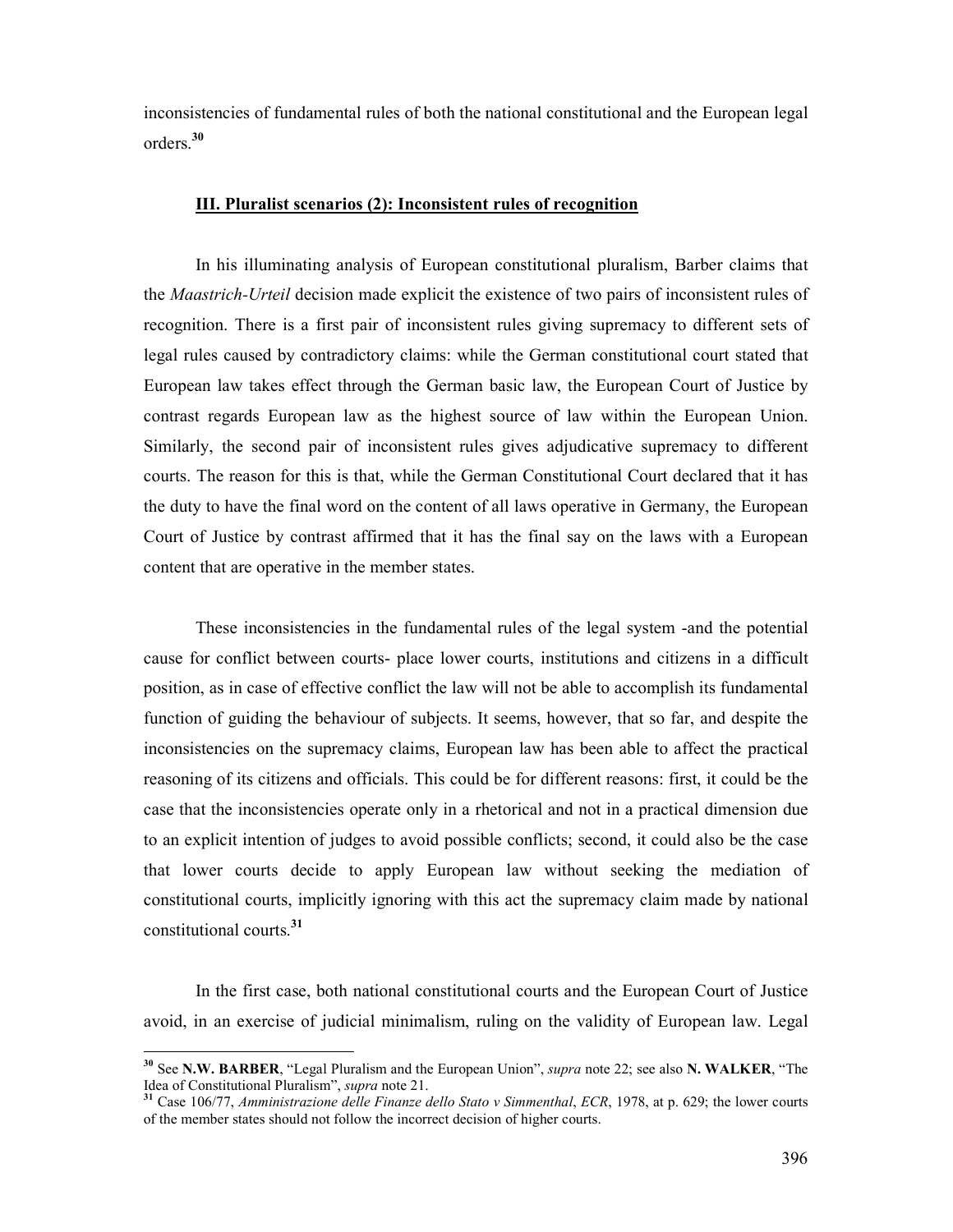controversies are resolved by reference to specific rules and low-level principles and therefore the courts' legal reasoning rests in what Sunstein labels as "incompletely theorised agreements"; that is, an exercise of incomplete theorisation of the law when the determination of ultimate validity of EU law is not absolutely relevant for the resolution of the controversy.<sup>32</sup>

In the second case, lower courts have a commitment towards the authority of the European Court of Justice; that is, a commitment to resolving their possible disagreements by the application of a set of rules, or by membership to that set of rules, or by relying on the decision of the European Court. The issue at stake is whether lower courts are able to simultaneously commit to both their national constitutional court and the European Court.

#### A. Incompletely theorised agreements

The assumption under the idea of incompletely theorised agreements is that judges conceal the true basis of their decision in the name of social consensus. The law-applying officials faced with disagreements prefer not to provide deep justifications for their judgments, relying instead on legal rules and low- and mid-level principles to summon the required support. The aim is then to reach an 'overlapping consensus'; that is, a convergence amongst the possible different political or moral views of lower courts and citizens. As Sunstein affirms, "if judges disavow large-scale theories, then losers in particular cases lose much less; they lose a decision, but not the world; they may win in another occasion".<sup>33</sup> However, the idea of incompletely theorised agreements is difficult to apply equally to national constitutional courts and the European Court of Justice, as their interpretive practices have been characterised by the use of deep-level justifications for their decisions. In the case of national constitutional courts, the Solange I, Solange II and Maastrich-Urteil decisions are exponents of this deep-level theorisation by the German Constitutional Court.<sup>34</sup> In the case of the European Court of Justice, early path-breaking decisions deducted a constitutional framework distinct from that of traditional international law from the treaties through a highly

 $32$  C. SUNSTEIN, Legal Reasoning and Political Conflict, Oxford, Oxford University Press, 1996.

<sup>33</sup> Ibid., at p. 41.

<sup>&</sup>lt;sup>34</sup> See, for a concise analysis of the legal reasoning of other European constitutional courts on the issue of supremacy, J. BAQUERO CRUZ, "The Legacy of the Maastrich-Urteil and the Pluralist Movement", supra note 24, at pp. 397-406.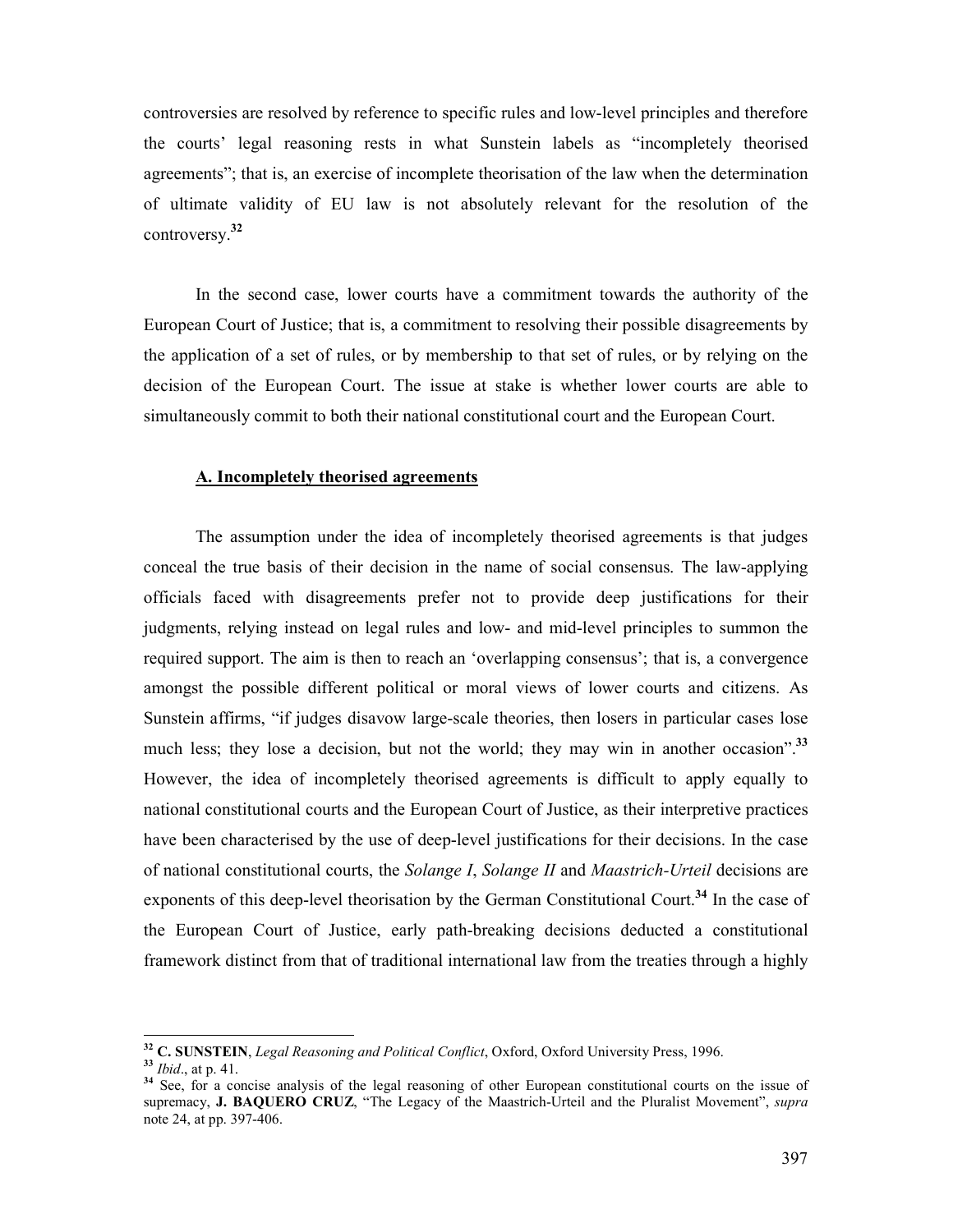theorised reasoning, assuming by this the autonomy and completeness of European law.<sup>35</sup> Therefore, incomplete theorisation is not an adequate way to frame the courts' legal reasoning in the European context, as they do not particularly refrain from deeply justifying their decisions.

# B. Lower courts' commitment

 $\overline{a}$ 

When judicial officials commit themselves to an authority they are constraining their future selves to act in conformity with the authority's directives. But can officials be committed to two contradictory authorities, as constitutional pluralism seems to propose? This seems difficult from the point of view of the rationality of the participants in legal practice. If we accept that judicial officials are not all alienated participants, they must be committed to do their part in the creation and maintenance of a unified system of rules; and, in order to do that, they must look at the same tests for validity as the other participants.<sup>36</sup> Once this is reached, the system will be unified in two senses: first, the rules of the system would pass the same tests for admission; and second, the participants will look at the same rules when guiding their conduct and evaluating the conduct of others. If officials commit themselves to two contradictory authorities, however, their commitment will amount to nothing, as one commitment cancels the other and vice-versa. If the lower courts of the member states are committed both to the authority of their national constitutional courts and to the authority of the European Court of Justice, the formal goal of the creation and maintenance of a unified system of rules will not be possible to achieve, as both authorities will make contradictory claims regarding the supreme authority in the system.

#### C. A way out: Incomplete rule of recognition and theoretical inconsistency

<sup>&</sup>lt;sup>35</sup> See M.P. MADURO, "Interpreting European Law: Judicial Adjudication in a Context of Constitutional Pluralism", *supra* note 4; who affirms that "the Court was not simply concerned with ascertaining the aim of a particular legal provision; it also interpreted that rule in the light of the broader context provided by the EC (now EU) legal order and its constitutional telos; there is a clear association between the systemic (context) and teleological elements of interpretation in the Court's reasoning; it is not simply the telos of the rules to be interpreted that matters but also the *telos* of the legal context in which these rules exist; we can talk therefore of both a teleological and a meta-teleological reasoning in the Court".

<sup>&</sup>lt;sup>36</sup> An alienated worker has the 'participatory' intention to contribute to the collective enterprise but she does not have the 'group' intention that such project be successful; see C. KUTZ, Complicity: Ethics and Law for a Collective Age, Cambridge, Cambridge University Press, 2000, p. 92.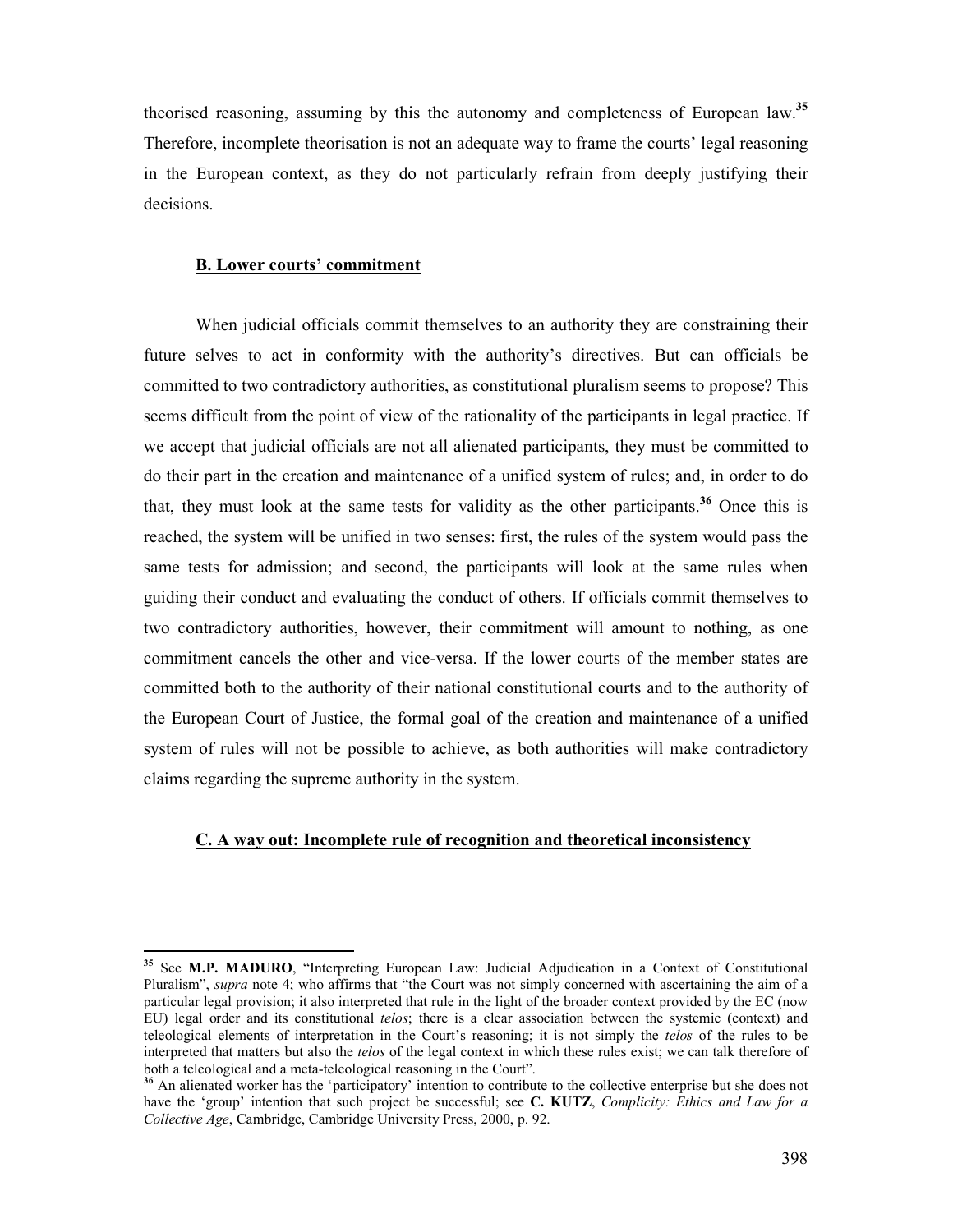There are two plausible ways out of this pluralist trap. The first view affirms that the two inconsistent sets of supremacy rules -inconsistent rules of recognition giving supremacy to different sets of legal rules and inconsistent rules of recognition giving adjudicative supremacy to different courts- are just the result of the incompleteness of the rule of recognition. But they are not themselves rules of recognition, precisely because of the impossibility for lower courts to be committed to two contradictory authorities.

The rule of recognition of a legal system does not necessarily need to provide solutions to all legal problems, such as the ultimate validity of the rules of European law within municipal legal systems. However, European courts have arrived at contradictory conclusions on the very same issue and there is some ground to believe that there are in fact two sets of simultaneous and inconsistent rules of recognition, if one considers the rule of recognition as a customary rule which is determined by the practices of the law-applying organs. Nevertheless, as it has been explained above, it is not possible to be committed to these two sets of inconsistent rules. Indeed, in such a case, the minimal requirements for the existence of a commitment would fail and, in the absence of a commitment, lower courts will not be able to guide their conduct. The incompleteness of the rule of recognition derives then from this impossibility of being committed to two inconsistent rules and entails conceiving the supremacy issue as an open question.<sup>37</sup>

In spite of the incompleteness of the rule of recognition, lower courts are able to guide their conduct simply because they defer to the same authority structure. Deference to the same authority structure is different from deference to an authority. To defer to the national constitutional court is to defer to an authority, and the same happens with deference to the European Court of Justice. Lower courts can also defer to a weaker hierarchy, however; and, in this particular case, they can defer to the bargaining structure that arises in the cases in which the issue of supremacy is at stake. If lower courts and judges can guide their conduct and resolve the disputes on a daily basis, it is simply because there is a rather clear delimitation of the power and competences between the diverse authorities. Only in the cases in which supremacy claims are involved would there be these judges and courts appealing to the authoritative structure represented by the bargaining process. This implies a further commitment on the part of higher courts to negotiate with each other until further consensus is

 $37$  See M.P. MADURO, "Contrapunctual Law: Europe's Constitutional Pluralism in Action", in N. WALKER, Sovereignty in Transition, Oxford, Hart, 2003.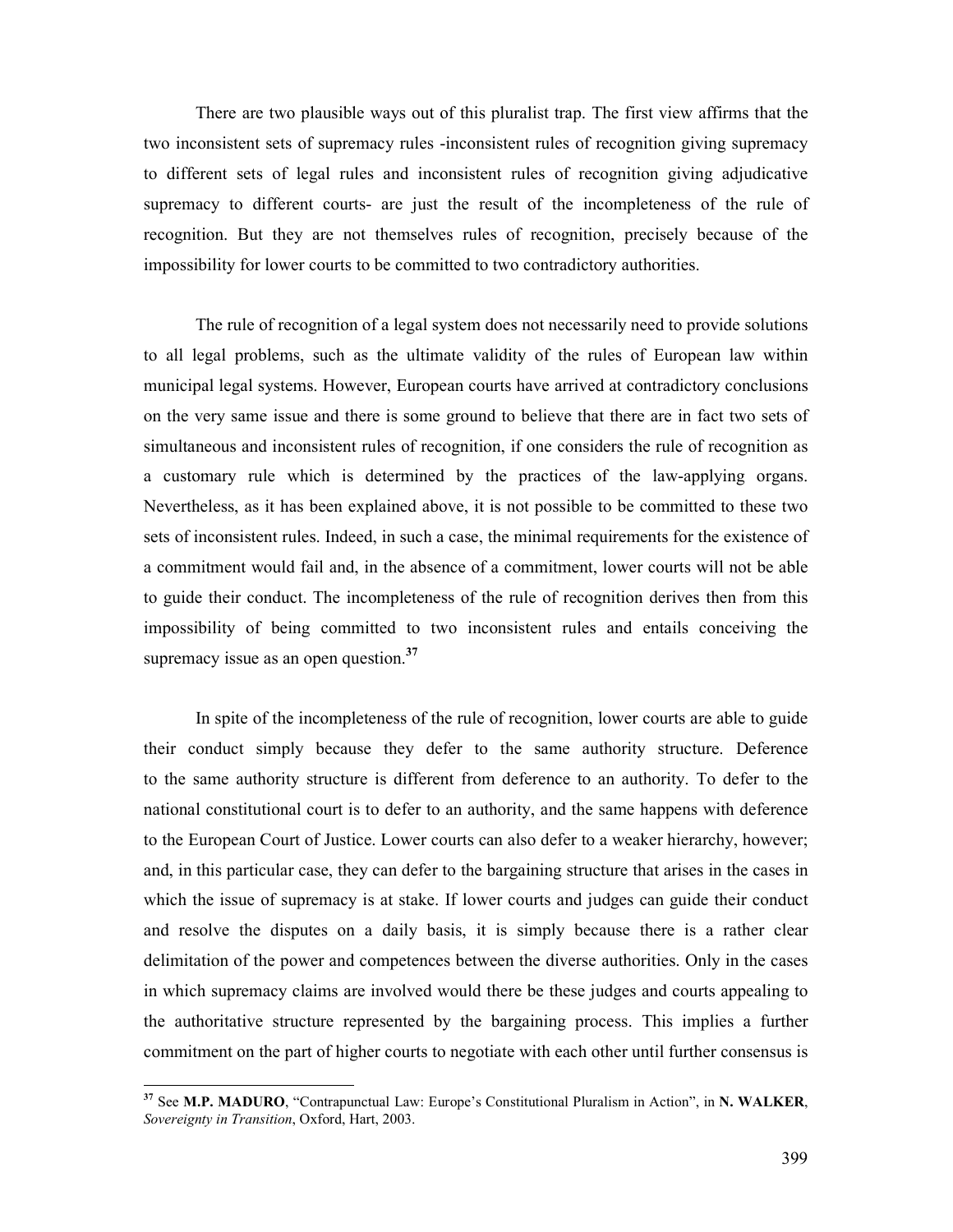reached. Of course, this bargaining does not have to take place explicitly, it is sufficient that some criteria can be drawn from the dialectics of the two judicial levels allowing the resolution of the concrete case.<sup>38</sup>

The second view argues that, if guidance has been possible, it is because lower courts have in fact deferred to the authority of the European Court of Justice without ignoring the authority of their respective constitutional courts. The supremacy claims made by the national courts are seen as theoretical claims that do not affect their practical reasoning and therefore do not need to be ignored. In fact, what this second view stresses is the lack of a regularity of behaviour on the part of lower courts in acting in conformity with the supremacy claims of national constitutional courts to be able to create a (customary) rule of recognition. The second view simply accepts the existence of two sets of inconsistent rules of recognition and argues that, if guidance has been possible, it is because the supremacy issue does not affect the practical reasoning of lower courts. In other words, the debate as framed is a theoretical one and therefore supremacy does not play any relevant role in the mediation between lower courts and their actions; which is what practical authorities are in fact supposed to do. This does not mean that, in the future, the way in which the debate is framed cannot be modified, making inconsistency effective and thus affecting the guidance of courts. Yet, until then, the commitment of the law-applying organs in maintaining a unified system of rules is not incompatible with inconsistency at the level of the rules of recognition. Inconsistency here is just irrelevant.

Both views are plausible and there is indeed little difference between them. The accuracy of each view depends fundamentally on the accuracy of the claim that the supremacy question has a theoretical character. Both views are also consistent with most of the ideas expressed by Ordóñez Solis. The first view relies on the importance of deliberative contexts to foster an atmosphere of cooperation for the resolution of conflicts. The second view relies on a sort of imperfect monism, as the validity of the European law does not depend, in practice, on the municipal order.

<sup>&</sup>lt;sup>38</sup> A. ROSAS, "The European Court of Justice in Context: Forms and Patterns of Judicial Dialogue", European Journal of Legal Studies, Dec. 2007, at p. 13; who defines horizontal judicial dialogues as the "dialogue taking place between courts which are more or less at the same level".